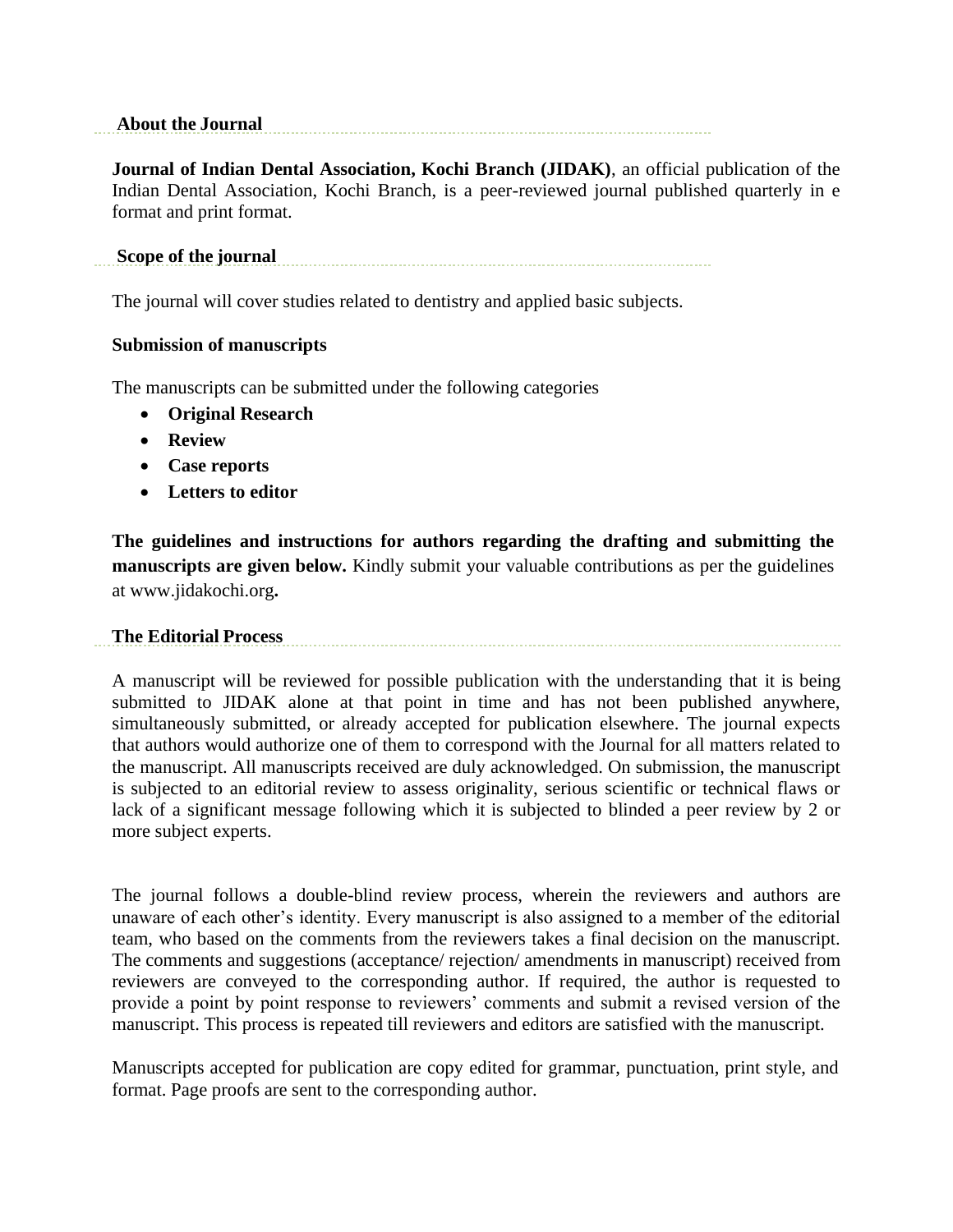## **Authorship Criteria**

Authorship credit should be based only on substantial contributions to each of the three components mentioned below:

- 1. Concept and design of study or acquisition of data or analysis and interpretation of data;
- 2. Drafting the article or revising it critically for important intellectual content; and
- 3. Final approval of the version to be published.

#### **The maximum number of authors for original research articles is six and for case reports and reviews is four.**

# **Conflicts of Interest/ Competing Interests**

All authors of must disclose any and all conflicts of interest they may have with publication of the manuscript or an institution or product that is mentioned in the manuscript and/or is important to the outcome of the study presented.

#### **Submission of Manuscripts**

All manuscripts must be submitted on-line through the web portal [www.jidakochi.org.](http://www.jidakochi.org/) If you experience any problems, please contact the editorial office by e-mail. The submitted manuscripts that are not as per the "Instructions to Authors" would be returned to the authors for technical correction, before they undergo editorial/ peer-review. Generally, the manuscript should be submitted in the form of two separate files:

## [1] **Title Page/First Page File/covering letter**:

This file should provide

- 1. The type of manuscript (original article, case report, review article, Letter to editor, Images, etc.) title of the manuscript, running title, names of all authors/ contributors (with their highest academic degrees, designation and affiliations) and name(s) of department(s) and/ or institution(s) to which the work should be credited, . All information which can reveal your identity should be here. Use text/rtf/doc files. Do not zip the files.
- 2. Acknowledgement, if any. One or more statements should specify 1) contributions that need acknowledging but do not justify authorship, such as general support by a departmental chair; 2) acknowledgments of technical help; and 3) acknowledgments of financial and material support, which should specify the nature of the support. This should be included in the title page of the manuscript and not in the main article file.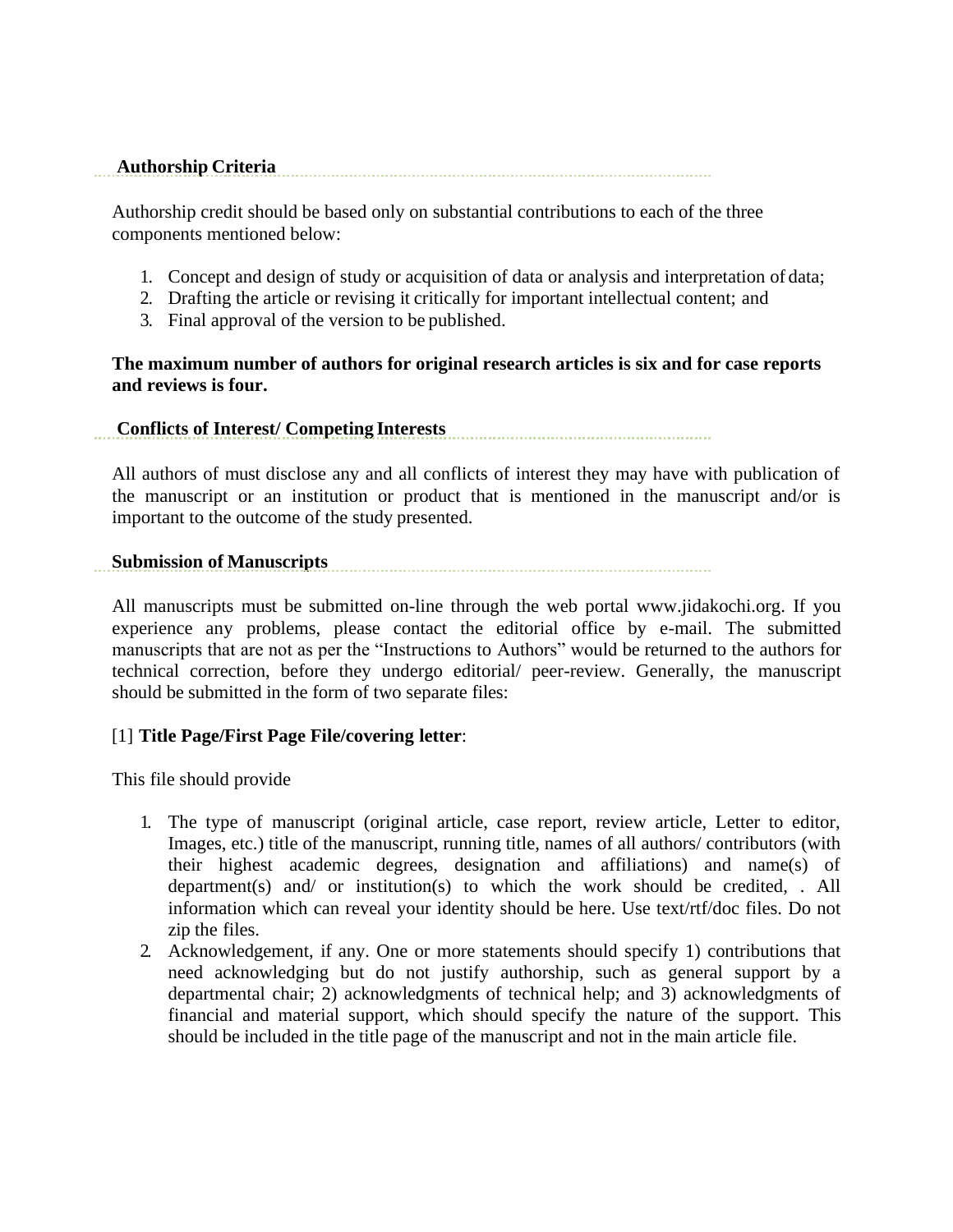- 3. Conflicts of Interest of each author/ contributor. A statement of financial or other relationships that might lead to a conflict of interest, if that information is not included in the manuscript itself or in an authors' form
- 4. The name, address, e-mail, and telephone number of the corresponding author, who is responsible for communicating with the other authors about revisions and final approval of the proofs, if that information is not included on the manuscript itself.

[2] **Blinded Article file**: The main text of the article, beginning from Abstract till References (including tables) should be in this file. The file must not contain any mention of the authors' names or initials or the institution at which the study was done or acknowledgements. Page headers/running title can include the title but not the authors' names. Manuscripts not in compliance with the Journal's blinding policy will be returned to the corresponding author. Use rtf/doc files. Do not zip the files. **Limit the file size to 1 MB**. Do not incorporate images in the file. The pages should be numbered consecutively, beginning with the first page of the blinded article file.

[3] **Images**: Submit good quality color images. **Each image should be less than 4 MB in size**. Size of the image can be reduced by decreasing the actual height and width of the images (keep up to 1800 x 1200 pixels or 5-6 inches). Images can be submitted as jpeg files. Do not zip the files. Legends for the figures/images should be included at the end of the article file.

[4] **The contributors' / copyright transfer form** (template provided below) has to be submitted in original with the signatures of all the contributors within two weeks of submission via courier, fax or email as a scanned image. High resolution images (up to 5 MB each) can be sent by email.

## **Preparation of Manuscripts**

Manuscripts must be prepared in accordance with "Uniform requirements for Manuscripts submitted to Biomedical Journals" developed by the International Committee of Medical Journal Editors (October 2008). The uniform requirements and specific requirement of Journal of Indian Dental Association, Kochi Branch are summarized below.

JIDAK accepts manuscripts written in English.

#### **Types of Manuscripts**

#### **Original articles:**

These include randomized controlled trials, intervention studies, studies of screening and diagnostic test, outcome studies, cost effectiveness analyses, case-control series, and surveys with high response rate. The text of original articles amounting to up to 3000 words (excluding Abstract, references and Tables) should be divided into sections with the headings Abstract, Keywords, Introduction, Material and Methods, Results, Discussion, References, Tables and Figure legends.

**Introduction:** State the purpose and summarize the rationale for the study or observation.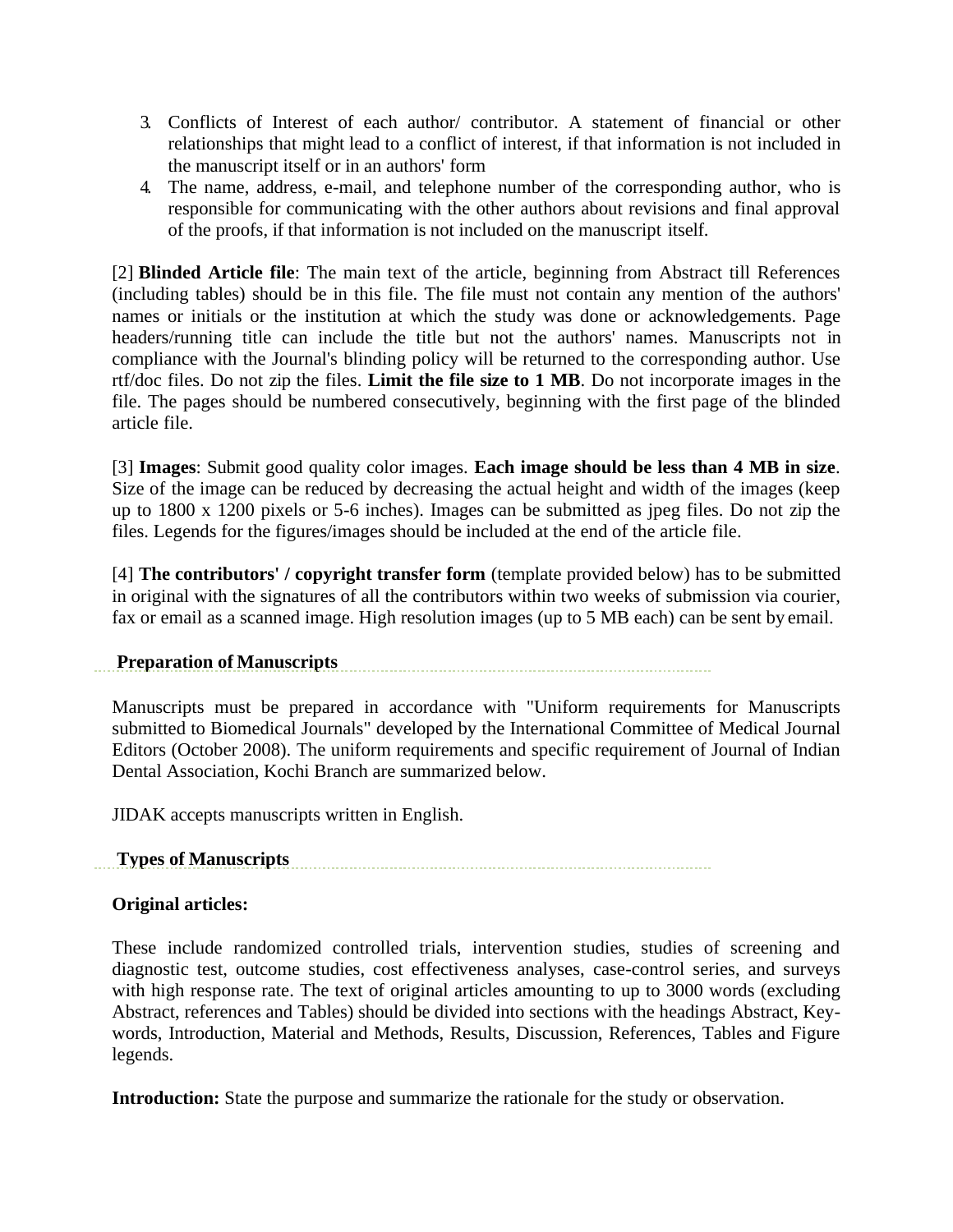Materials and Methods: It should include and describe the following aspects:

*Ethics:* When reporting studies on human beings, indicate whether the procedures followed were in accordance with the ethical standards of the responsible committee on human experimentation (institutional or regional) and with the Helsinki Declaration of 1975, as revised in 2000 (available at [http://www.wma.net/e/policy/17-c\\_e.html\).](http://www.wma.net/e/policy/17-c_e.html)) For prospective studies involving human participants, authors are expected to mention about approval of (regional/ national/ institutional or independent Ethics Committee or Review Board, obtaining informed consent from adult research participants and obtaining assent for children aged over 7 years participating in the trial. The age beyond which assent would be required could vary as per regional and/ or national guidelines. Ensure confidentiality of subjects by desisting from mentioning participants' names, initials or hospital numbers, especially in illustrative material. When reporting experiments on animals, indicate whether the institution's or a national research council's guide for, or any national law on the care and use of laboratory animals was followed. Evidence for approval by a local Ethics Committee (for both human as well as animal studies) must be supplied by the authors on demand. Animal experimental procedures should be as humane as possible and the details of anesthetics and analgesics used should be clearly stated. The ethical standards of experiments must be in accordance with the guidelines provided by the CPCSEA and World Medical Association Declaration of Helsinki on Ethical Principles for Medical Research Involving Humans for studies involving experimental animals and human beings, respectively). The journal will not consider any paper which is ethically unacceptable. A statement on ethics committee permission and ethical practices must be included in all research articles under the 'Materials and Methods' section.

# *Study design:*

*Selection and Description of Participants:* Describe your selection of the observational or experimental participants (patients or laboratory animals, including controls) clearly, including eligibility and exclusion criteria and a description of the source population. *Technical information:* Identify the methods, apparatus (give the manufacturer's name and address in parentheses), and procedures in sufficient detail to allow other workers to reproduce the results. Give references to established methods, including statistical methods (see below); provide references and brief descriptions for methods that have been published but are not well known; describe new or substantially modified methods, give reasons for using them, and evaluate their limitations. Identify precisely all drugs and chemicals used, including generic name(s), dose(s), and route(s) of administration.

Reports of randomized clinical trials should present information on all major study elements, including the protocol, assignment of interventions (methods of randomization, concealment of allocation to treatment groups), and the method of masking (blinding), based on the CONSORT Statement (http://www.consort-statement.org).

## **Reporting Guidelines for Specific Study Designs**

| <b>Initiative</b> | <b>Type of Study</b> | Source |
|-------------------|----------------------|--------|
|-------------------|----------------------|--------|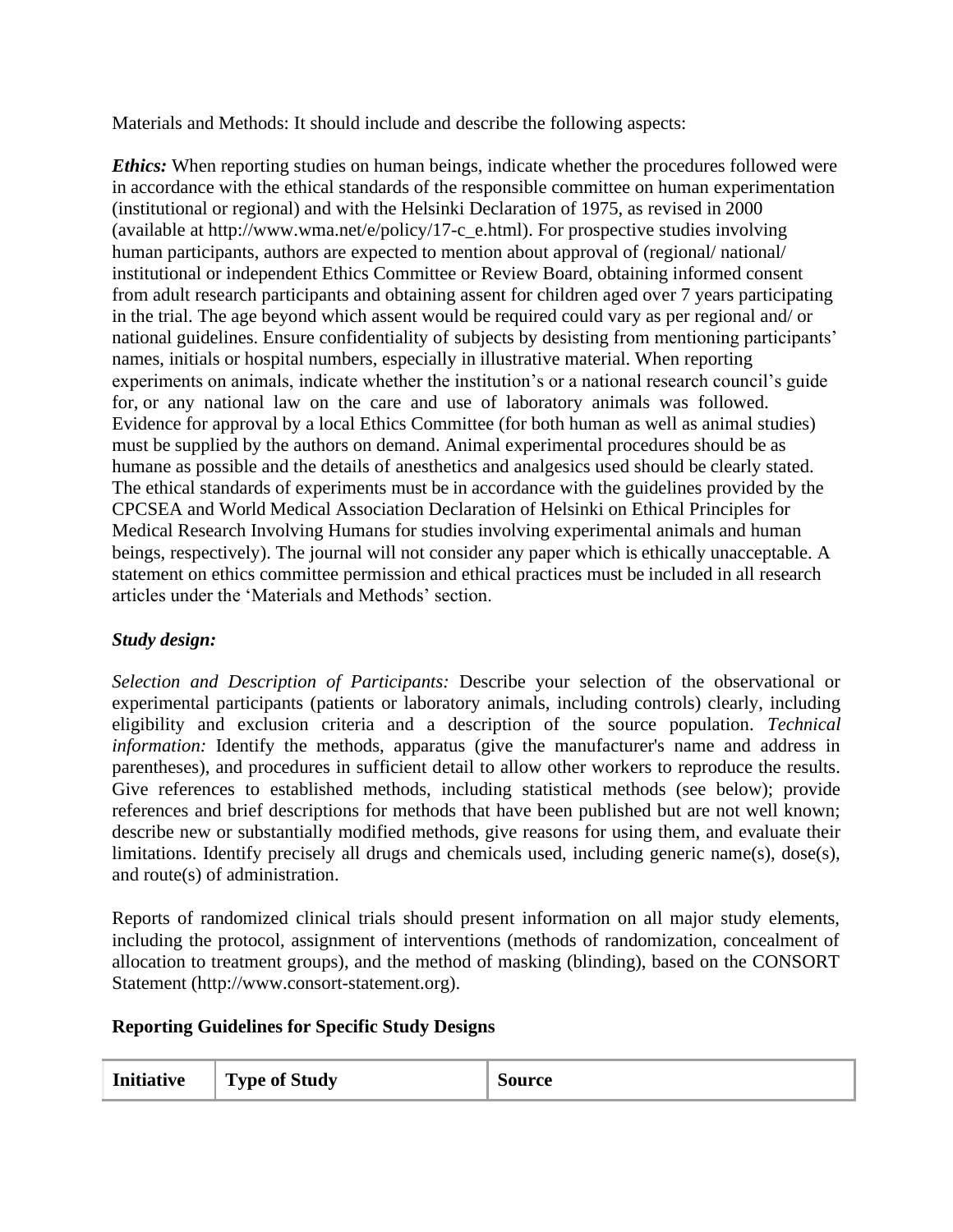| <b>CONSORT</b> | Randomized controlled trials                                    | http://www.consort-statement.org                                                                              |  |
|----------------|-----------------------------------------------------------------|---------------------------------------------------------------------------------------------------------------|--|
| <b>STARD</b>   | Studies of diagnostic accuracy                                  | http://www.consort-<br>statement.org/stardstatement.htm                                                       |  |
| <b>QUOROM</b>  | Systematic reviews and meta-<br>analyses                        | http://www.consort-<br>statement.org/Initiatives/MOOSE/moose.pdf<br>statement.org/Initiatives/MOOSE/moose.pdf |  |
| <b>STROBE</b>  | $\operatorname{in}$<br>studies<br>Observational<br>epidemiology | http://www.strobe-statement.org                                                                               |  |
| <b>MOOSE</b>   | Meta-analyses of observational<br>studies in epidemiology       | http://www.consort-<br>statement.org/Initiatives/MOOSE/moose.pdf                                              |  |

*Statistics:* Whenever possible quantify findings and present them with appropriate indicators of measurement error or uncertainty (such as confidence intervals). Authors should report losses to observation (such as, dropouts from a clinical trial). When data are summarized in the Results section, specify the statistical methods used to analyze them. Avoid non-technical uses of technical terms in statistics, such as 'random' (which implies a randomizing device), 'normal', 'significant', 'correlations', and 'sample'. Define statistical terms, abbreviations, and most symbols. Specify the computer software used. Use upper italics (*P* 0.048). For all *P* values include the exact value and not less than 0.05 or 0.001. Mean differences in continuous variables, proportions in categorical variables and relative risks including odds ratios and hazard ratios should be accompanied by their confidence intervals.

Results: Present your results in a logical sequence in the text, tables, and illustrations, giving the main or most important findings first. Do not repeat in the text all the data in the tables or illustrations; emphasize or summarize only important observations. Extra- or supplementary materials and technical detail can be placed in an appendix where it will be accessible but will not interrupt the flow of the text; alternatively, it can be published only in the electronic version of the journal.

When data are summarized in the Results section, give numeric results not only as derivatives (for example, percentages) but also as the absolute numbers from which the derivatives were calculated, and specify the statistical methods used to analyze them. Restrict tables and figures to those needed to explain the argument of the paper and to assess its support. Use graphs as an alternative to tables with many entries; do not duplicate data in graphs and tables. Where scientifically appropriate, analyses of the data by variables such as age and sex should be included.

Discussion: Include summary of *key findings* (primary outcome measures, secondary outcome measures, results as they relate to a prior hypothesis); *Strengths and limitations* of the study (study question, study design, data collection, analysis and interpretation); *Interpretation and implications* in the context of the totality of evidence (is there a systematic review to refer to, if not, could one be reasonably done here and now?, what this study adds to the available evidence,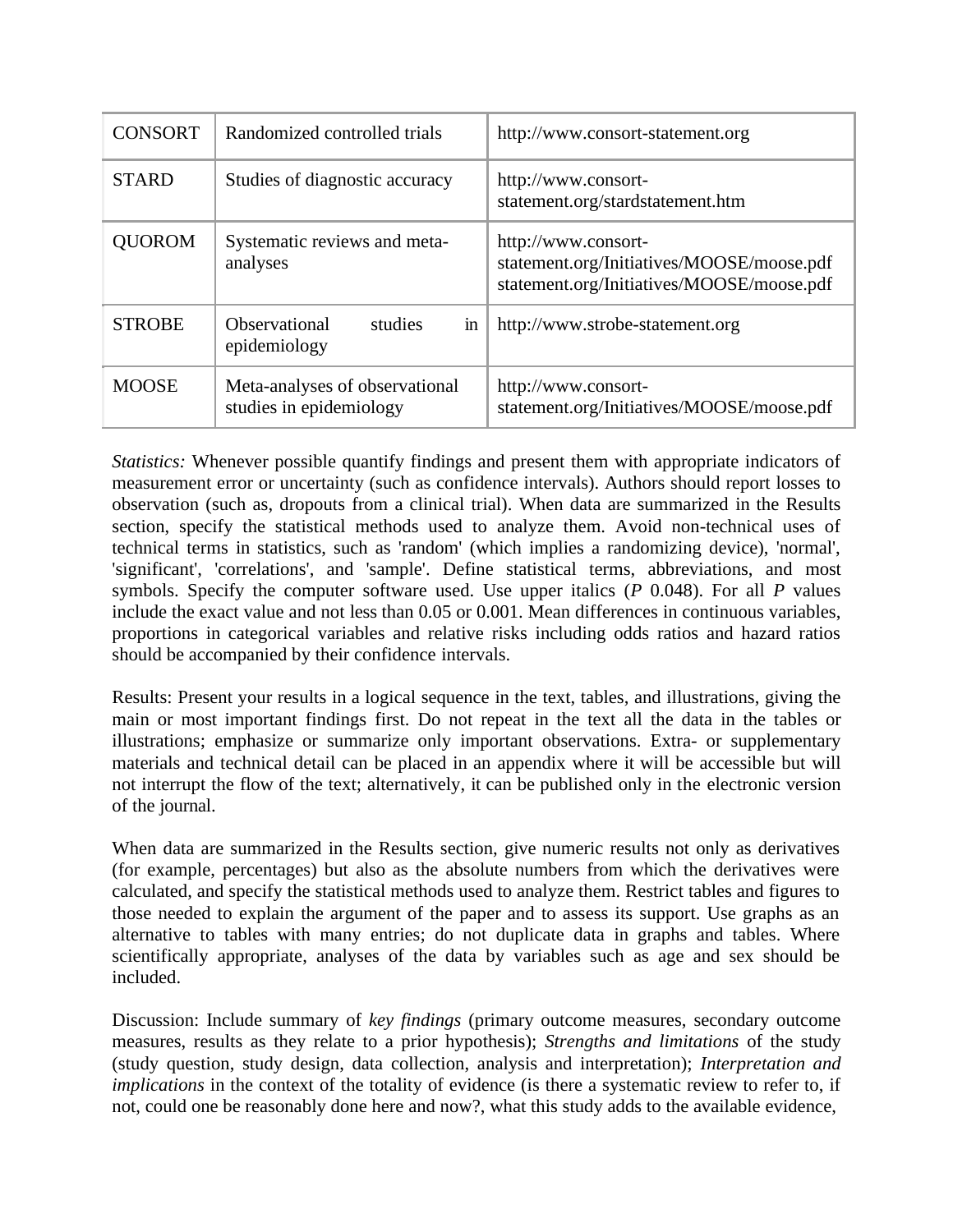effects on patient care and health policy, possible mechanisms); *Controversies*raised by this study; and *Future research directions* (for this particular research collaboration, underlying mechanisms. The clinical research), clinical research), research). Do not repeat in detail data or other material given in the Introduction or the Results section. In particular, contributors should avoid making statements on economic benefits and costs unless their manuscript includes economic data and analyses. Avoid claiming priority and alluding to work that has not been completed. New hypotheses may be stated if needed, however they should be clearly labeled as such. About 30 references can be included. These articles generally should not have more than six authors.

### **Review Articles:**

The prescribed word count is up to 3000 words excluding tables, references and abstract. The manuscript may have about 90 references. The manuscript should have an unstructured Abstract (250 words) representing an accurate summary of the article. The section titles would depend upon the topic reviewed. Authors submitting review article should include a section describing the methods used for locating, selecting, extracting, and synthesizing data. These methods should also be summarized in the abstract.

The journal expects the contributors to give post-publication updates on the subject of review. The update should be brief, covering the advances in the field after the publication of the article and should be sent as a letter to editor, as and when major development occurs in the field.

#### **Case reports:**

New, interesting and rare cases can be reported. They should be unique, describing a great diagnostic or therapeutic challenge and providing a learning point for the readers. Cases with clinical significance or implications will be given priority. These communications could be of up to 1000 words (excluding Abstract and references) and should have the following headings: Abstract (unstructured), Key-words, Introduction, Case report, Discussion, Reference, Tables and Legends in that order.

The manuscript could be of up to 1000 words (excluding references and abstract) and could be supported with up to 10 references. Case Reports could be authored by up to four authors.

#### **Letter to the Editor:**

These should be short and decisive observations. They should preferably be related to articles previously published in the Journal or views expressed in the journal. They should not be preliminary observations that need a later paper for validation. The letter could have up to 500 words and 5 references. It could be generally authored by not more than four authors.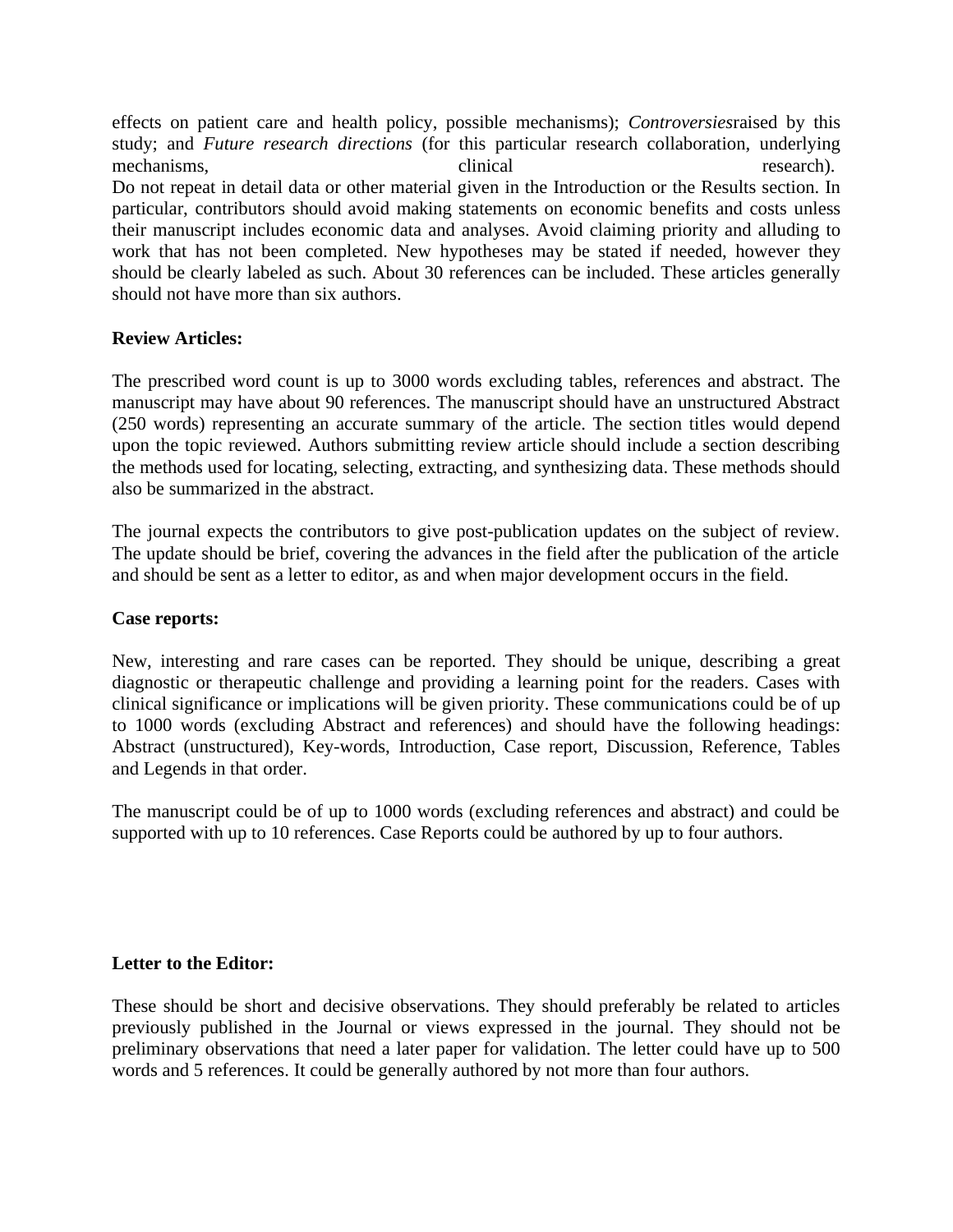## *References*

Vancouver style of referencing should be followed. References should b*e numbered consecutively* in the order in which they are first mentioned in the text (not in alphabetic order). Iden*tify references in text,* tables, and legends by Arabic numerals in superscript with square bracket after the punctuat*ion marks. References cited onl*y in tables or figure legends should be numbered in accordance with the sequence established by the first identification in the text of the particular table or figure. Use the style of the examples below, which are based on the formats used by the NLM *in Index Medi*cus. The titles of journals *should be abbreviated acc*ording to the style used in Index Medicus. Use complete name of the journal for non-indexed journals. Avoid using abstracts as references. Information from manuscripts submitted but not accepted should be cited in the text as "unpublished observations" with written permission from the source. Avoid citing a "personal communication" unless it provides essential information not available from a public source, in which case the name of the person and date of communication should be cited in parentheses in the text. The commonly cited types of references are shown here, for other types of references such as newspaper items please refer to ICMJE Guidelines [\(http://www.icmje.org](http://www.icmje.org/) or [http://www.nlm.nih.gov/bsd/uniform\\_requirements.html\)](http://www.nlm.nih.gov/bsd/uniform_requirements.html).

### *Articles in Journals*

- 1. Standard journal article (for up to six authors): Parija S C, Ravinder PT, Shariff M**.** Detection of hydatid antigen in the fluid samples from hydatid cysts by coagglutination. Trans. R.Soc. Trop. Med. Hyg.1996; 90**:**255–256.
- 2. Standard journal article (for more than six authors): List the first six contributors followed by *et al*.
- 3. Roddy P, Goiri J, Flevaud L, Palma PP, Morote S, Lima N. *et al*., Field Evaluation of a Rapid Immunochromatographic Assay for Detection of*Trypanosoma cruzi* Infection by Use of Whole Blood. J. Clin. Microbiol. 2008; 46: 2022-2027.
- 4. Volume with supplement: Otranto D, Capelli G, Genchi C: Changing distribution patterns of canine vector borne diseases in Italy: leishmaniosis vs. dirofilariosis.*Parasites & Vectors* 2009; Suppl 1**:**S2.

#### *Books and Other Monographs*

- 1. Personal author(s): Parija SC. Textbook of Medical Parasitology. 3rd ed. All India Publishers and Distributors. 2008.
- 2. Editor(s), compiler(s) as author: Garcia LS, Filarial Nematodes In: Garcia LS (editor) Diagnostic Medical Parasitology ASM press Washington DC 2007: pp 319-356.
- 3. Chapter in a book: Nesheim M C. Ascariasis and human nutrition. *In* Ascariasis and its prevention and control, D. W. T. Crompton, M. C. Nesbemi, and Z. S. Pawlowski (eds.). Taylor and Francis,London, U.K.1989, pp. 87–100.

#### *Electronic Sources as reference*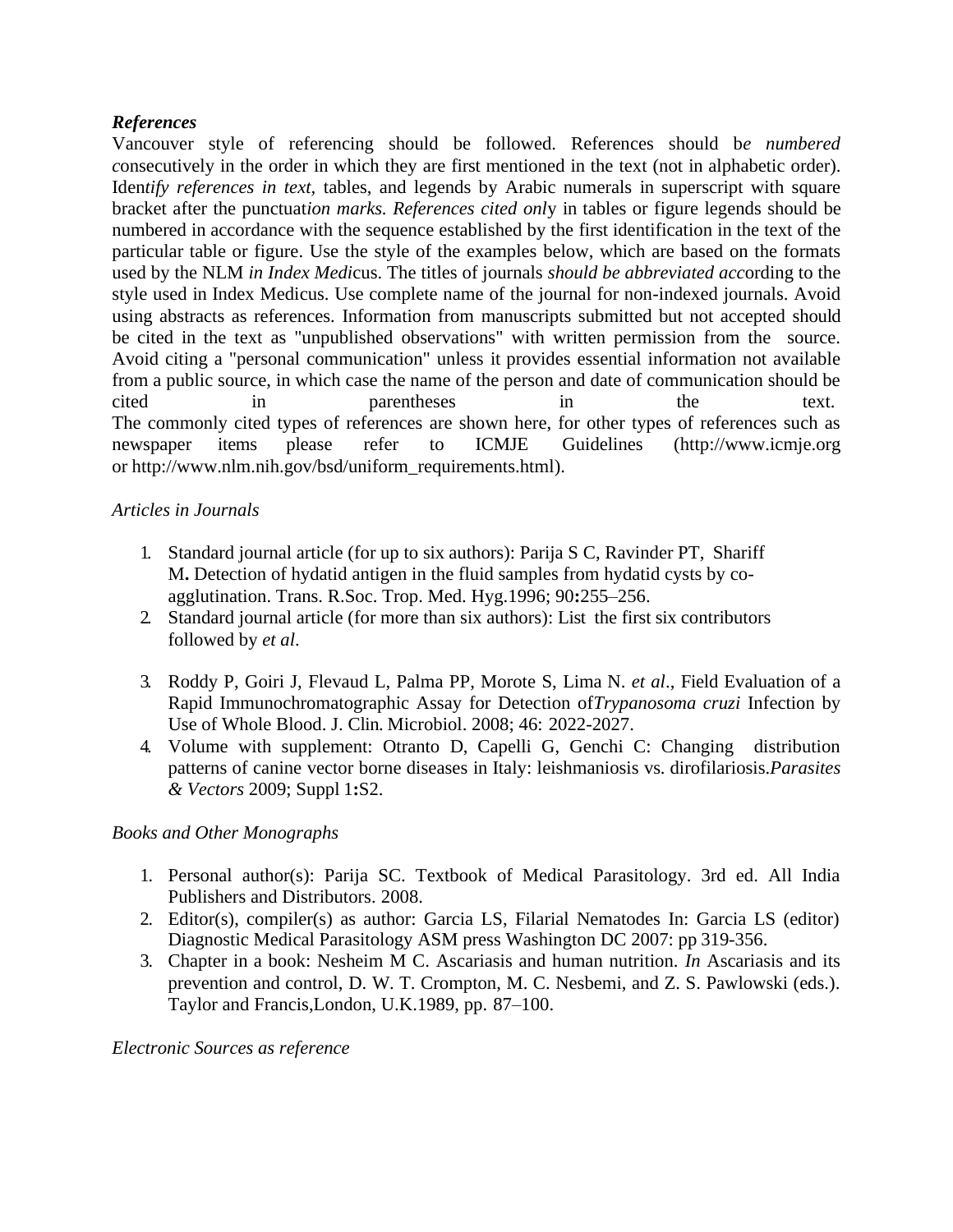Journal article on the Internet: Parija SC, Khairnar K. Detection of excretory *Entamoeba histolytica* DNA in the urine, and detection of *E. histolytica* DNA and lectin antigen in the liver abscess pus for the diagnosis of amoebic liver abscess .*BMC Microbiology* 2007,**7:**41.doi:10.1186/1471-2180-7-41. [http://www.biomedcentral.com/1471-](http://www.biomedcentral.com/1471-2180/7/41) [2180/7/41](http://www.biomedcentral.com/1471-2180/7/41)

# *Tables*

- Tables should be self-explanatory and should not duplicate textual material.
- Tables with more than 10 columns and 25 rows are not acceptable.
- Number tables, in Arabic numerals, consecutively in the order of their first citation in the text and supply a brief title for each.
- Place explanatory matter in footnotes, not in the heading.
- Explain in footnotes all non-standard abbreviations that are used in each table.
- Obtain permission for all fully borrowed, adapted, and modified tables and provide a credit line in the footnote.
- For footnotes use the following symbols, in this sequence: \*,  $\dagger$ ,  $\dagger$ ,  $\S$ ,  $\|\,\,\|$ , \*\*,  $\dagger \dagger$ ,  $\dagger \ddagger$
- Tables with their legends should be provided at the end of the text after the references. The tables along with their number should be cited at the relevant place in the text

## *Illustrations (Figures)*

- Upload the images in JPEG format. The file size should be within 4 MB in size while uploading.
- Figures should be numbered consecutively according to the order in which they have been first cited in the text.
- Labels, numbers, and symbols should be clear and of uniform size. The lettering for figures should be large enough to be legible after reduction to fit the width of a printed column.
- Symbols, arrows, or letters used in photomicrographs should contrast with the background and should be marked neatly with transfer type or by tissue overlay and not by pen.
- Titles and detailed explanations belong in the legends for illustrations not on the illustrations themselves.
- When graphs, scatter-grams or histograms are submitted the numerical data on which they are based should also be supplied.
- The photographs and figures should be trimmed to remove all the unwanted areas.
- If photographs of individuals are used, their pictures must be accompanied by written permission to use the photograph.
- If a figure has been published elsewhere, acknowledge the original source and submit written permission from the copyright holder to reproduce the material. A credit line should appear in the legend for such figures.
- Legends for illustrations: Type or print out legends (maximum 40 words, excluding the credit line) for illustrations using double spacing, with Arabic numerals corresponding to the illustrations. When symbols, arrows, numbers, or letters are used to identify parts of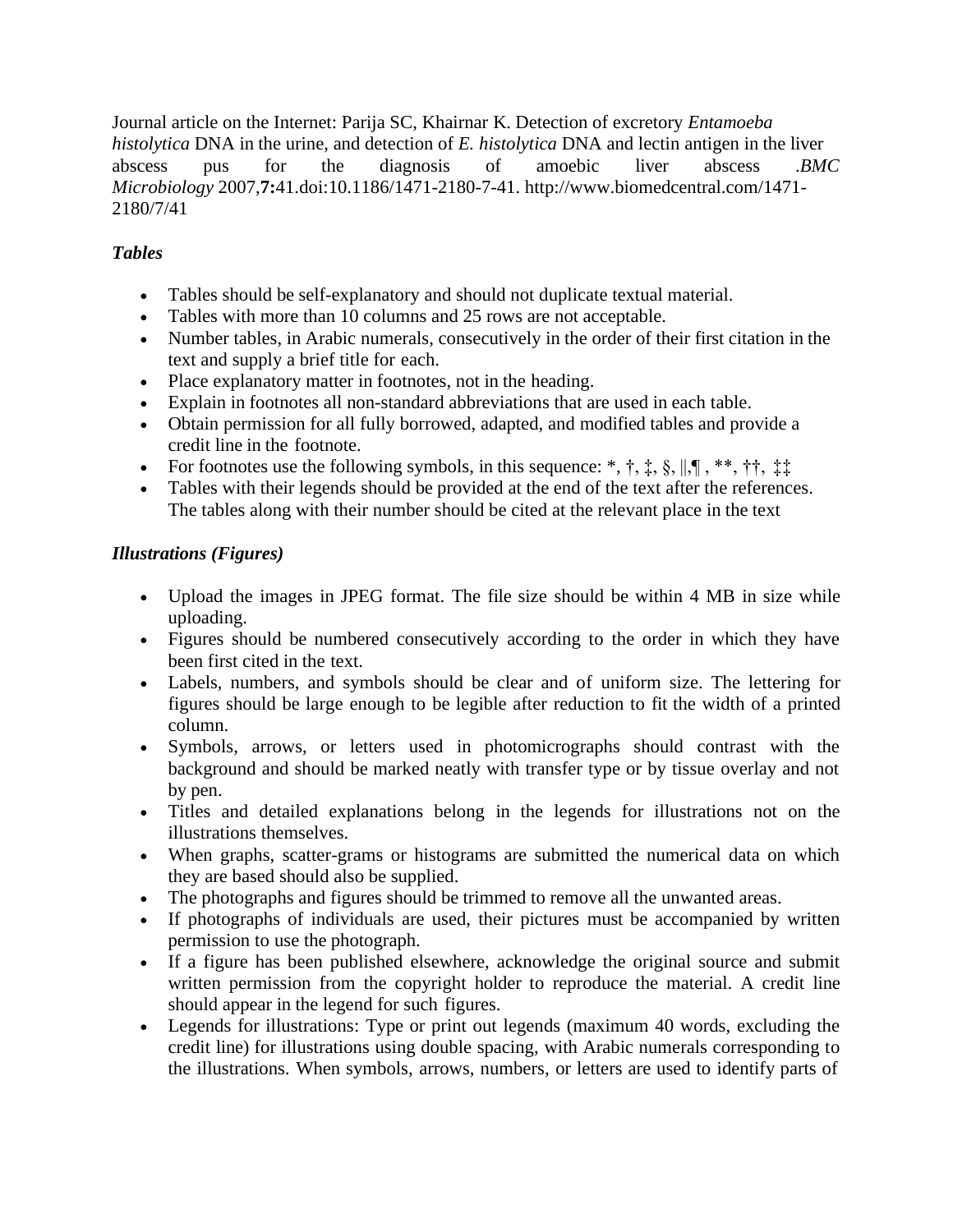the illustrations, identify and explain each one in the legend. Explain the internal scale (magnification) and identify the method of staining in photomicrographs.

- Final figures for print production: If the uploaded images are not printable quality, the publisher office may request for higher resolution images which can be sent at the time of acceptance of the manuscript. Send sharp, glossy, un-mounted, color photographic prints, with height of 4 inches and width of 6 inches at the time of submitting the revised manuscript. Print outs of digital photographs are not acceptable. If digital images are the only source of images, ensure that the image has minimum resolution of 300 dpi or 1800 x 1600 pixels in TIFF format. Send the images on a CD. Each figure should have a label pasted (avoid use of liquid gum for pasting) on its back indicating the number of the figure, the running title, top of the figure and the legends of the figure. Do not write the contributor/s' name/s. Do not write on the back of figures, scratch, or mark them by using paper clips.
- The Journal reserves the right to crop, rotate, reduce, or enlarge the photographs to an acceptable size.

## **Protection of Patients' Rights to Privacy**

Identifying information should not be published in written descriptions, photographs, sonograms, CT scans, etc., and pedigrees unless the information is essential for scientific purposes and the patient (or parent or guardian, wherever applicable) gives written informed consent for publication. Authors should remove patients' names from figures unless they have obtained written informed consent from the patients. When informed consent has been obtained, it should be indicated in the article and copy of the consent should be attached with the covering letter.

## **Sending a revised manuscript**

The revised version of the manuscript should be submitted online in a manner similar to that used for submission of the manuscript for the first time. However, there is no need to submit the "First Page" or "Covering Letter" file while submitting a revised version. When submitting a revised manuscript, contributors are requested to include, the 'referees' remarks along with point to point clarification at the beginning in the revised file itself. In addition, they are expected to mark the changes as underlined or colored text in the article.

#### **Manuscript submission, processing and publication charges**

proper attribution of authorship and ownership of the rights.

Journal does-not charge the authors or authors' institutions for the submission, processing and/or publications of manuscripts.

## **Copyrights**

The Journal, grants to all users a free, irrevocable, worldwide, perpetual right of access to, and a license to copy, use, distribute, perform and display the work publicly and to make and distribute derivative works in any digital medium for any reasonable non-commercial purpose, subject to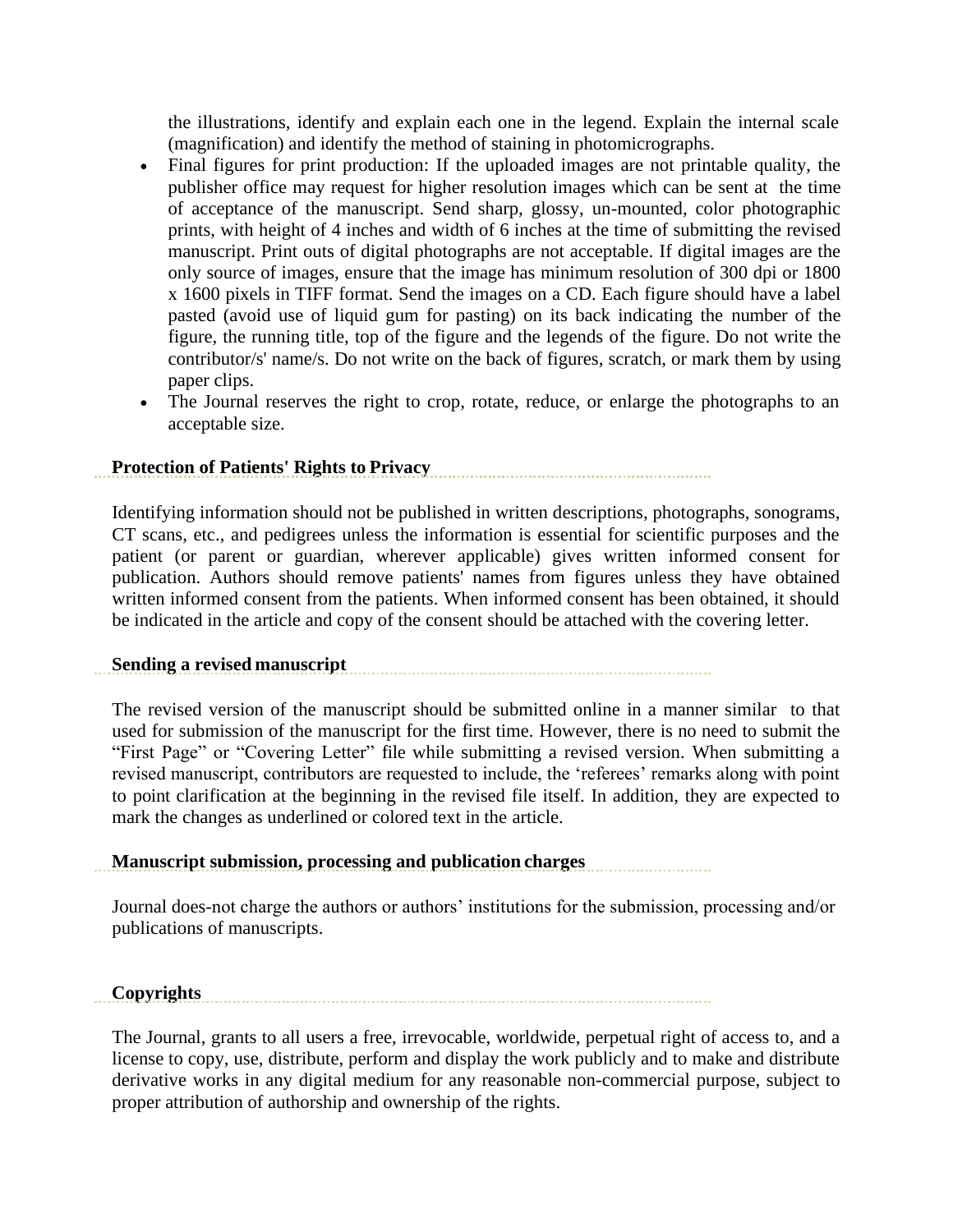## **CONTRIBUTOR'S FORM (to be modified as applicable and one signed copy attached with the manuscript)**

Manuscript Title:

I/we certify that I/we have participated sufficiently in contributing to the intellectual content, concept and design of this work or the analysis and interpretation of the data (when applicable), as well as writing of the manuscript, to take public responsibility for it and have agreed to have my/our name listed as a contributor.

I/we believe that the manuscript represents valid work. Neither this manuscript nor one with substantially similar content under my/our authorship has been published or is being considered for publication elsewhere, except as described in the covering letter. I/we certify that all the data collected during the study is presented in this manuscript and no data from the study has been or will be published separately. I/we attest that, if requested by the editors, I/we will provide the data/information or will cooperate fully in obtaining and providing the data/information on which the manuscript is based, for examination by the editors or their assignees. Financial interests, direct or indirect, that exist or may be perceived to exist for individual contributors in connection with the content of this paper have been disclosed in the cover letter. Sources of outside support of the project are named in the covering letter.

I/We hereby transfer(s), assign(s), or otherwise convey(s) all copyright ownership, including any and all rights incidental thereto, exclusively to the Journal of Indian Dental Association, Kochi branch, in the event that such work is published by the Journal of Indian Dental Association, Kochi branch. Journal of Indian Dental Association, Kochi branch shall own the work, including

- 1. copyright;
- 2. the right to grant permission to republish the article in whole or in part, with or without fee;
- 3. the right to produce preprints or reprints and translate intouages other than English for sale or free distribution; and
- 4. the right to republish the work in a collection of articles in any other mechanical or electronic format.

We give the rights to the corresponding author to make necessary changes as per the request of the journal, do the rest of the correspondence on our behalf and he/she will act as the guarantor for the manuscript on our behalf.

All persons who have made substantial contributions to the work reported in the manuscript, but who are not contributors, are named in the Acknowledgment and have given me/us their written permission to be named. If I/we do not include an Acknowledgment that means I/we have not received substantial contributions from non-contributors and no contributor has been omitted.